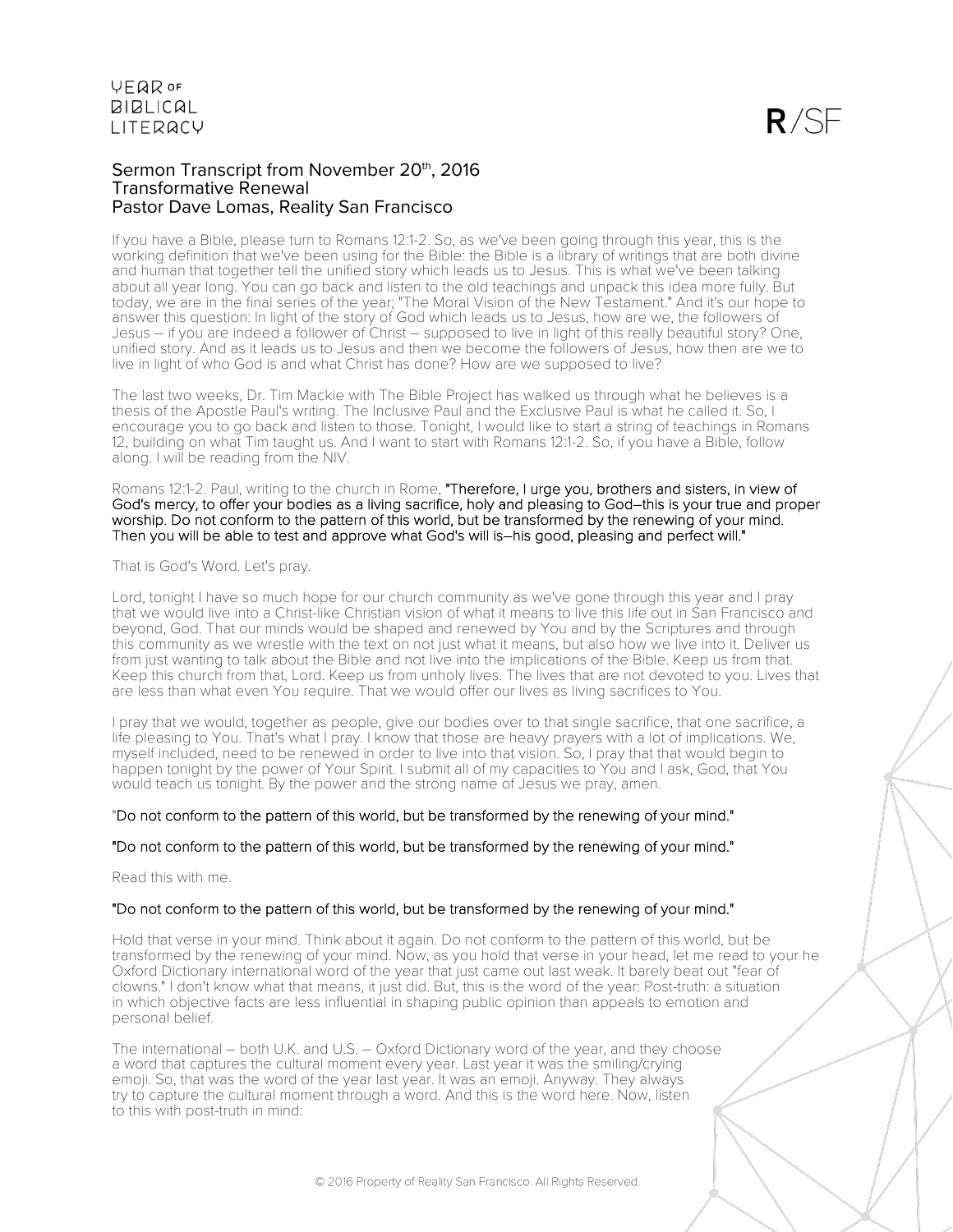

### "Do not conform to the pattern of this world, but be transformed by the renewing of your mind."

The question I think this brings up is, "Can you be wrong in what you hold to be true?"

Could your rants on social media be wrong? Could your biases be wrong? Could your instincts be wrong? Could it be that what you and I need only God can give? A transformation by the renewal of our minds. Could it be that what we really, really need – in the cultural moment that we find ourselves in – only God can give us collectively. Only God can give us. And that is what we need. We need a transformation of our minds by the renewal of our minds. We need to be made new.

I would like to talk, tonight, about how if we are not under the renewing power of God we will easily slip into some kind of post-truth. And don't hear this as a political statement. It's too easy to dismiss if you hear it as a political statement. Hear this as a reality of our current cultural environment. Conservative or liberal, democrat or republican, socialist or capitalist. It doesn't matter. We're all malleable and will become like our surroundings. All of us will take on our surroundings unless there's an intervention, and we all desperately need an intervention.

I feel it personally. I feel the gravitational pull in my soul to become like my surroundings. I always have. I was just reflecting on this over the last couple of weeks that the way that I think is different than the way I thought when I – I was born and raised in Bakersfield, California, which is the valley. And it's not that far away, but it's very far away – that kind of thing – from San Francisco. And me, even as a pastor, I have a way of when I move into a place, into a city, I kind of take on – I remember when I lived in Santa Barbara for a while, all I thought about was surfing all the time. Like, I just became like the thing. And then when I came to San Francisco it was like I become like my surroundings.

And we do this without even thinking. It's like we imbibe our culture. So, this passage from a book written in the 50s about the Billy Graham crusade in San Francisco haunts me. This quote haunts me. I've shared it with you before and I'll read it to you again.

"The church," it says, and this book was written in the 50s, "has not been situated on the side of the Gospel against its environment."

By the way, this is about San Francisco in the 1950s.

"The church has not been situated on the side of the Gospel against its environment. Too often it has been quietly absorbed by its environment. Thus, one honest present-day minister of a large city church has suggested that what pastors have done for San Francisco may not be as significant as what San Francisco has done to the pastors."

That haunts me. It could be that after seven years of ministering in San Francisco, after twenty years of ministering in San Francisco, what is more significant is what San Francisco does to me versus what I have done to San Francisco. Like, I could be more changed by it than I change the city I'm in. But, this is not just the case for ministers and pastors, this is the case for all of us and it's the case for everyone everywhere. Our surroundings deeply shape what we believe, what we value, where we eat, what we listen to, what news channel we watch, etcetera. So, the question is, "Is there a way to get above all that?"

Is there a way to get above it? Is there a way not to conform to the pattern of our world, but be transformed by God? Is there a way to be transformed by God? Is transformation into the likeness of Jesus a thing? Is that possible? Can we become like Jesus? Can we live like Jesus? Can we become people who love like Jesus, who act and react like Jesus, who challenge like Jesus? Is transformation like that possible?

The Apostle Paul, as well as the witness of the rest of the New Testament writers, say "yes." This is possible. To become, to act and react like Jesus is possible. But, here's the thing. And I want you to write this down. This is so important. It doesn't happen automatically. It doesn't come automatically. Would someone just write that down or someone say, "Tell me more," or something? I want to wrestle with this for a second. Like, it doesn't happen automatically. You do not become like Jesus in the way you act and react and behave and love automatically. And the reason why I can say that – you're like, "Whoa, whoa, whoa. Wait, wait. The Spirt of God..."

No. The reason why I say that is this: what Paul is saying here in verse 2, the very reason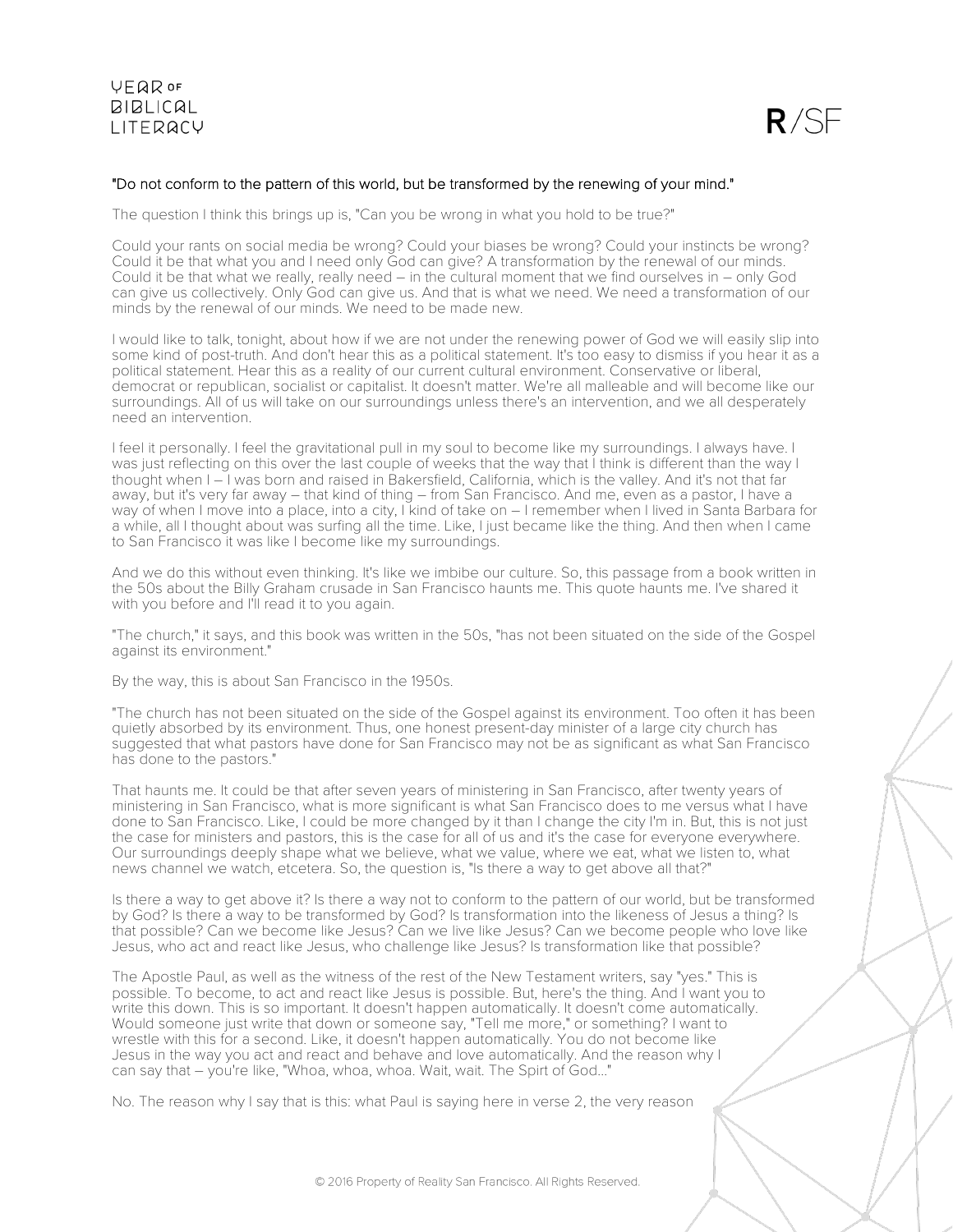

why Paul is writing this, he is assuming that unless you are transformed, you are automatically conformed. Unless you are transformed – the Greek word is where we get the word "metamorphosis." I don't know the Greek word, but that's our word for it. Metamorphosis.

Paul says, "Unless you are transformed from the inside out, completely changed, unless you give your life over to transformation, you will automatically conform to the age," or he says, "to the spirit of the world or your surroundings."

You will automatically conform to the patter of the world unless you are transformed. Unless you are transformed, you will automatically conform to the newspaper you read or the news you typically read, the news channel you typically watch, the people you surround yourself with, the voices you listen to, music or otherwise. Unless you deliberately submit your life to the transformative power of God, you will automatically conform to these other voices. And by automatically, I mean that no one typically sits down and teaches you this stuff and argues you into it. No one argued me into loving coffee culture when I moved to San Francisco. Like, I was really content with Starbucks when I lived in Bakersfield. Very content.

Someone didn't sit me down and go, "Listen, Dave."

It's imbibed. It's absorbed. It's like the opening parable of David Foster Wallace's commencement speech about two young fish swimming along in the morning and an older fish passes by and says, "Good morning, boys. How's the water?"

And then the younger fish swim on for a bit and then one eventually turns to the other and asks, "What the heck is water?"

It's like that. It's so around us that we don't even see it. It's imbibed in our culture. No one sits us down and says, "This is the way that we act here." It's just imbibed in our culture. Let me give you one American example that's kind of silly, but I think it's important. No one taught you how to be a consumerist. I don't think someone came along and offered you a detailed argument for why stuff will make you happy. No one said, "Buy all this stuff. It'll make you happy."

You don't think your way into consumerism. It's quite the opposite. When you think about consumerism long and hard enough, you realize how insane it is. Rather, we are formed by our cultural practices to become consumers. We are formed by the cultural air and the cultural environment and our cultural liturgies that teach us that we are consumers, we are the sum of the things that we buy and things that we have and the things that we want. And until there is a deliberate renewal that takes place around our consumerism, we will be under its power without knowing it. And sometimes, we will even baptize it in Christianity by saying, "Consuming is good as long as you're consuming Christian stuff."

And we baptize it. Now, this is one small example, but this is what the text is talking about. Unless there is transformative renewal, we will become like our political surroundings, our biases will be affirmed, our lives will look way more like the spirit of the age – and that could have some nuance depending on what part of the country you live in – rather than like our Lord Jesus.

The goal, the hope of the Christian life is that we would become like Christ. That we would become like Christ in the way that we act and react. That we would become like Christ in the way that we have compassion, in the way that we show love, in the way that we show truth, in the way that we live into truth. Like, we would become these kind of people. That's the hope of the church, that we'd be salt and light. Now, the question maybe is, "How can we come under the transformative renewal of God? How does that happen with us?"

Let's look at the passage before us. It says in Romans 12:1:

### "I urge you, brothers and sisters,"

Whatever's happening here, Paul is using strong language. He's like, "I urge you. This needs to happen. This needs to happen." And he puts a "therefore" in there. "Therefore, I urge you."

Because of all the things that I've shared from chapters 1 through eleven, this is the way that we respond to this. This is the way that we live into this. This is the other side. All those other things were indicatives. Things that are true about you and about Christ. And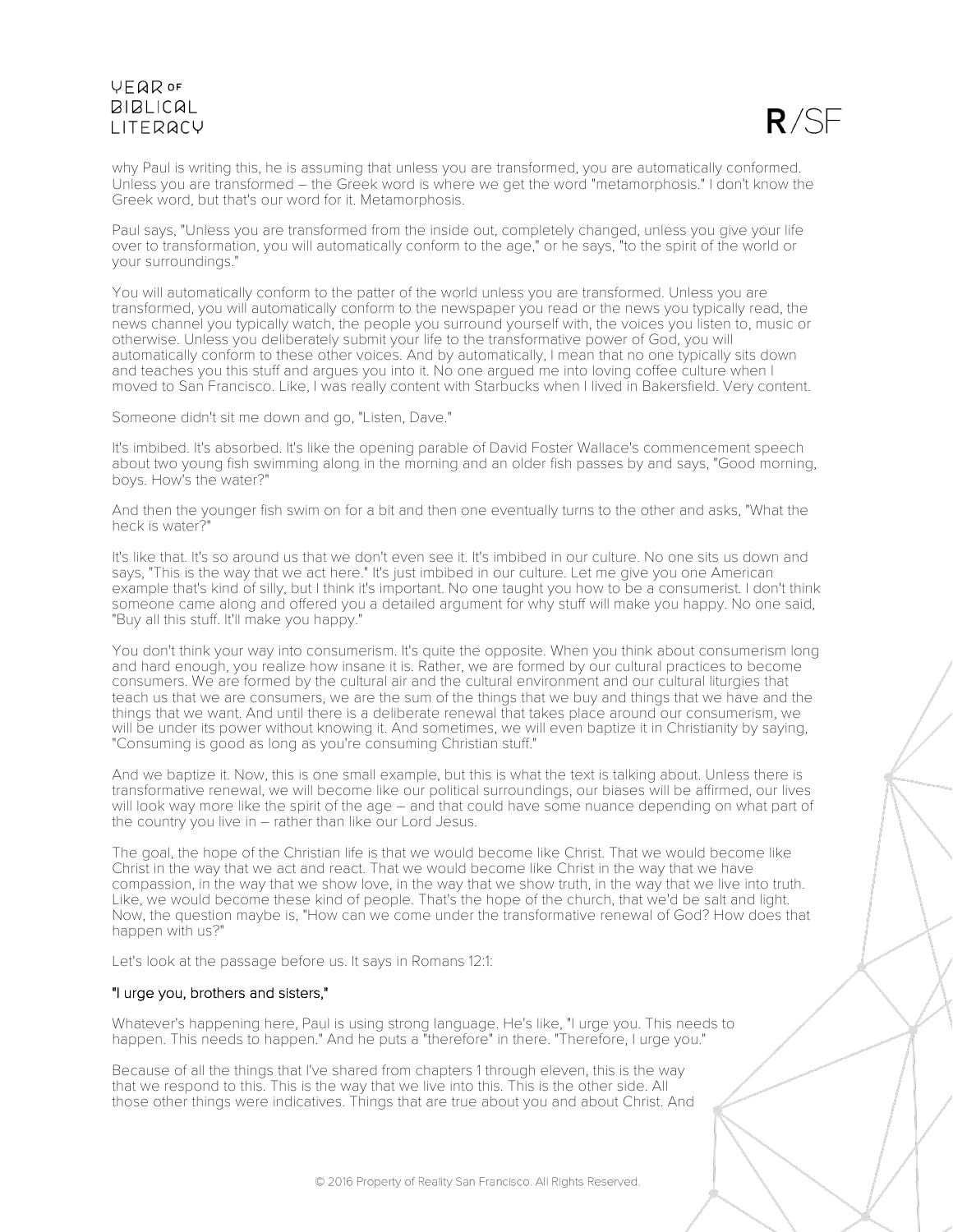

these, now, are the imperatives, the way that we're called to live into these truths, and they're always balanced.

He says, "I urge you. I want you to offer your bodies as a living sacrifice, holy and pleasing to God."

Let's talk about that for a second. This is weird language. When we think about sacrifice, we don't think about things dying. When we think about sacrifice, we're like, "Oh, that was hard to do. Coming to church on a Sunday night, that's like a sacrifice. Like, I could be at home and it was raining today and I could be Netflixing or whatever. But, you know what's a sacrifice? Getting an Uber during surge pricing to come to church. That's like take up my cross. I'm doing it. I'm doing it."

It's like that kind of stuff. And that's kind of what we deem sacrifice. "It was hard to do. Like, I've been reading the Bible most days. It's a sacrifice. I'm going to do it though."

And we kind of think of sacrifice like that. But, that's not what it meant to the first hearers of Romans 12. Both "sacrifice" and "holy and pleasing" were taking out of temple language. Temple in the Old Testament. Things that were sacrificed literally died. These were animals offered to God, receiving, oftentimes, the penalty for our rebellion. We lived and they died and they were devoted and dedicated to God as a sacrifice. They were dead on the alter. This was a part of Old Testament ritual and practice. So, things that were sacrificed went on the alter, were cut, bled out and died. So, he calls us a living sacrifice, which is an oxymoron, by the way.

Because things in their mind, it wasn't like us saying living sacrifice. "That means I'm going to be alive but I'm going to do things that are hard. It's going to be a sacrifice, but I'm going to do it."

That's not what this word meant. It meant things died. So, to be a living sacrifice was an oxymoron. You would read that and kind of maybe laugh at it. You'd read it and go, "That's pretty funny. That's a good one. How can things that are dead by alive?"

But then, he uses the word "living sacrifice, holy and pleasing to God." "Holy," this again is borrowed from temple language in the Old Testament. Things in the temple – the temple was this beautiful, ornate building that everything that went on inside this building was the center of Israel's faith in God. And God dwelled there and everything that happened there, everything in there had to be holy. Every single thing had to be anointed with oil and set apart only for holy use, not profane use. So, if you had a candle light, you couldn't use that candle light in your house. That would be profane. It's only devoted to the things of God.

So, you would take a candle stick and you would take it in the temple and you would anoint it with oil and go, "This is devoted to God. This is only for the service of God."

And the clothes the priests wore were devoted to God only for the service of God. And when priests went into there, they would anoint themselves. "My whole body is to be in the service of God. I am holy."

Meaning, "I'm set apart for the things of God."

So, Paul borrows both of these things. He borrows sacrifice (things that are dead) and holy (things that are devoted to God) and he says, "You guys," – us, followers of Jesus – "are to be a living sacrifice, holy and pleasing to God."

Now, this is what he means by that. Living sacrifice is an oxymoron, but where would Paul get the idea of a living sacrifice? Who was sacrificed for the sake of others and yet lives? Jesus. Who was dead but is now alive? Jesus. So, he borrows this idea of something that has been devoted and committed to God and died and then comes back to life. Paul's whole way of seeing the world is now in the pattern of Jesus. I go from death to life. This is baptism, right? This is people that go under the waters of baptism and die and come up and resurrect and say, "I'm new in Christ. This is the pattern of baptism. This is the pattern that Paul says that I have went from death to life. Paul is saying, like Jesus, "We offer our bodies as dead to something..." – we have to die to something. Sacrifice means dead to something.

We are dead to sin and the old pattern of this world, but we're alive to God and the things of God, and our entire lives are now to be holy. That is, to be set apart in everything that we do. Mundane stuff, super great prayer times with God and with other stuff. Everything we do is to be devoted to God as holy. So, our whole body is not just something that is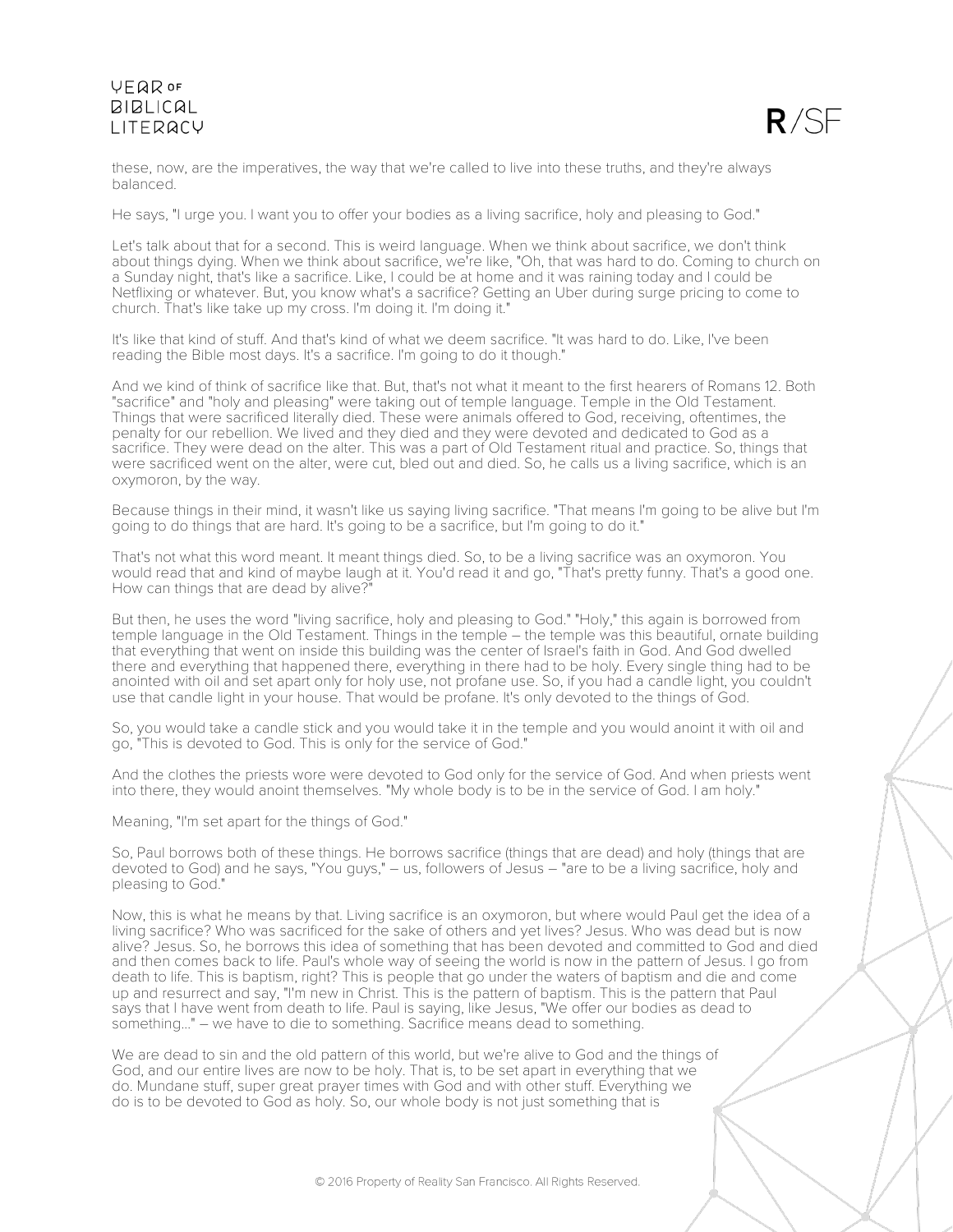

dead to sin but alive to God, but is something that I use all of my members – my hands and my mind and my eyes and my nose and my mouth and my feet – every instrument of my body, I use it for the service of God now. This is the life. This is how Paul sees the followers of Jesus.

He says something earlier. This language here is just borrowed from what he said earlier in Romans 6. Let me read this to you. So, this idea is not new for Paul. He's actually just repeating something he said earlier. So, he says this in Romans 6:11:

#### "In the same way, count yourselves dead to sin but alive to God in Christ Jesus."

There's that dead but alive thing.

#### "Therefore do not let sin reign in your mortal body so that you obey its evil desires."

Don't let sin reign in your body. When there is sin in your life, as soon as you recognize it, cut it off, repent from it and turn away from it.

#### "Do not offer..." – I love this part – "...any part of yourself to sin as an instrument of wickedness, but rather offer yourselves to God as those who have been brought from death to life."

So, when you show up with your body on Monday morning when you wake up, when you go out on a Friday night, when you're out on Saturday, every single thing that you do, show up with every instrument of your body, every capacity of your body, every member of your body. Don't let it show up to be instruments of unrighteousness. But, submit every part of yourself as an instrument of righteousness. So, that means your hands, the things that you do with your hands. May they be things done in righteousness. The things that you do with your mind, the things that you do with your feet and your body. Think of every member of your body, that they would show up for righteousness.

#### He says, "For sin shall no longer be your master, because you are not under the law, but you are under grace."

This is where the idea of "living sacrifice" and "holy and pleasing" come together for Paul. These two things come together. But, let me ask you since I have you here and I have your attention. How have you offered any part of your self as an instrument of sin this week? Wrongdoing? Crime? Hate? Lust? Indifference? Greed? All of these are forms of wickedness, and I trust the Spirit of God to show us in a gracious way, in a good way that you showed up with your attitude, you showed up with your hands, you showed up with your eyes with lust or with hate or with indifference or with crime. And these are things that need to be confessed and turned from. These are not the kind of people that God is making us into, and we just have to recognize that.

And the reason Paul says all of this is that he assumes, as a follower of Jesus, we have to grow out of patterns. There is room here to grow out of these patterns. There is room. Paul is saying, "Renew your mind. There is room for us to move away from these patterns by offering parts of ourselves as instruments of righteousness."

And we have to be reminded and practice turning over our whole lives to God as a living sacrifice, holy and pleasing to him. But, I think maybe the biggest question is how do we know what is pleasing to God? How do we know what's pleasing? I mean, we're supposed to offer our bodies as a living sacrifice, holy and pleasing to God. How do I know what's pleasing to Him? Do I just say, "God, I want to use all of my body to please you?"

But, what if the things I'm doing with my body, what if the things I'm doing with my mind that I think are good and okay are neither according to God? What if the things that I'm doing with my hands, I'm like, "I think this is a good thing," but God's like, "It's not a good thing."

What about the things that I'm doing with my mind and I think that they're okay but God's like, "Those are not okay." How will we know? Romans 12:2 again.

"Do not conform to the pattern of this world, but be transformed by the renewing of your mind."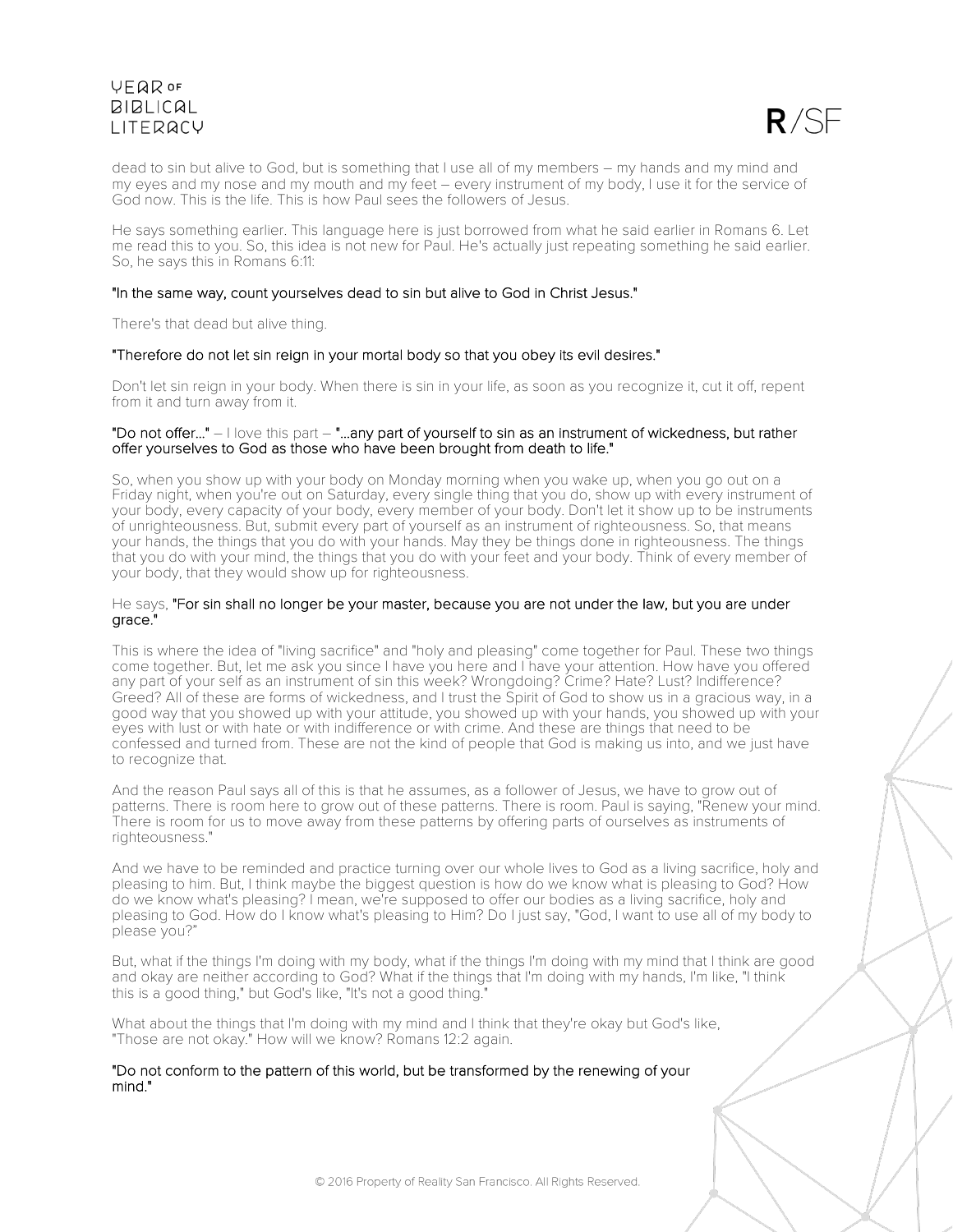

Listen. Look at this next sentence.

### "Then..." – once we've done this – "...you will be able to test and approve what God's will is-his good, pleasing and perfect will."

And here we are again. Paul assumes, this text assumes that we are transformed by the renewing of our mind. So, what does that mean? Once we are transformed and once we are in the process of transforming, then there's a possibility – it is completely in our grasp – to know what God's will is for our lives, for the life of our church, for the life of the world. Like, what do You want, God? What do You desire from me, God? It's possible to know once we've given ourselves over to a transformed mind.

So, what does that mean? What does transformed mind mean? What does that even look like? One commentator writes this:

"If all the exhortations contained here could be boiled down to their essence, they would be reduced to the words 'give yourselves wholly to God, do not be shaped by the old world order. But, let new thought patterns transform your life."

Let new thought patterns transform your life. That's how this interpreter interpreted that. That's how this commentator interpreted that. Let new thought patterns – new thought patterns. Renewal of your mind means to have new thought patterns. I asked Tim Mackie this last week when we were hanging out together, "How would you interpret Romans 12:2?"

And he said, "Get your self into a new mindset."

Because, I think what Paul is saying here is, "Get yourself into a new mindset."

So, have a renewed mind or new though patterns or get yourself in a new mindset. I mean, this is what we're called to do. This is what we're told to do. This is what we're invited into. And it's easy to understand that we always have certain ways of thinking. We have certain ways of thinking that we need to come out of. And sometimes, someone needs to wake us up to come out of it. "Why do you think that way?"

I mean, I still shampoo my hair. There's no reason to shampoo my hair. But, I do and I don't know why I do. It's just still a thing that I do. I did that today. Like, I don't know why. I mean, last time I took Ash somewhere and she had a meeting and I dropped her off and I was just walking around and I walked into a place and bought shampoo and she's like, "What is that?"

I'm like, "It's shampoo."

"Well, for who?"

"For me."

"Why? That's like buying shampoo for your arm. It just doesn't make any sense at all."

I'm like, "Well, that hurts. That's deep. That hurts a lot."

I don't know why I do it. I don't know. And we have these things that we do in our lives that someone needs to wake us up to. Like, "No. You need to change how you do that. You need to come into a new mindset."

We need new thought patterns around things. We need new thought patterns around the way that we see food and drink and gender and sexuality and shampoo and everything. All of it. All of it. Could it be that God wants to transform your mind around the way He thinks about everything? Everything. Not just one thing. Not just money, but everything. About anger, about the way that you spend, about the things that you say, things that you say about other people when they're not around, the way that you treat other people when no one's looking. Like, is there a possibility that submitting your life to Jesus means He wants you to rethink everything?

This is what the invitation to a new mindset is. So, how do we get into a new mindset? How do we develop new thought patterns? How do we renew our minds so that we can test and approve what God's will is for our mind?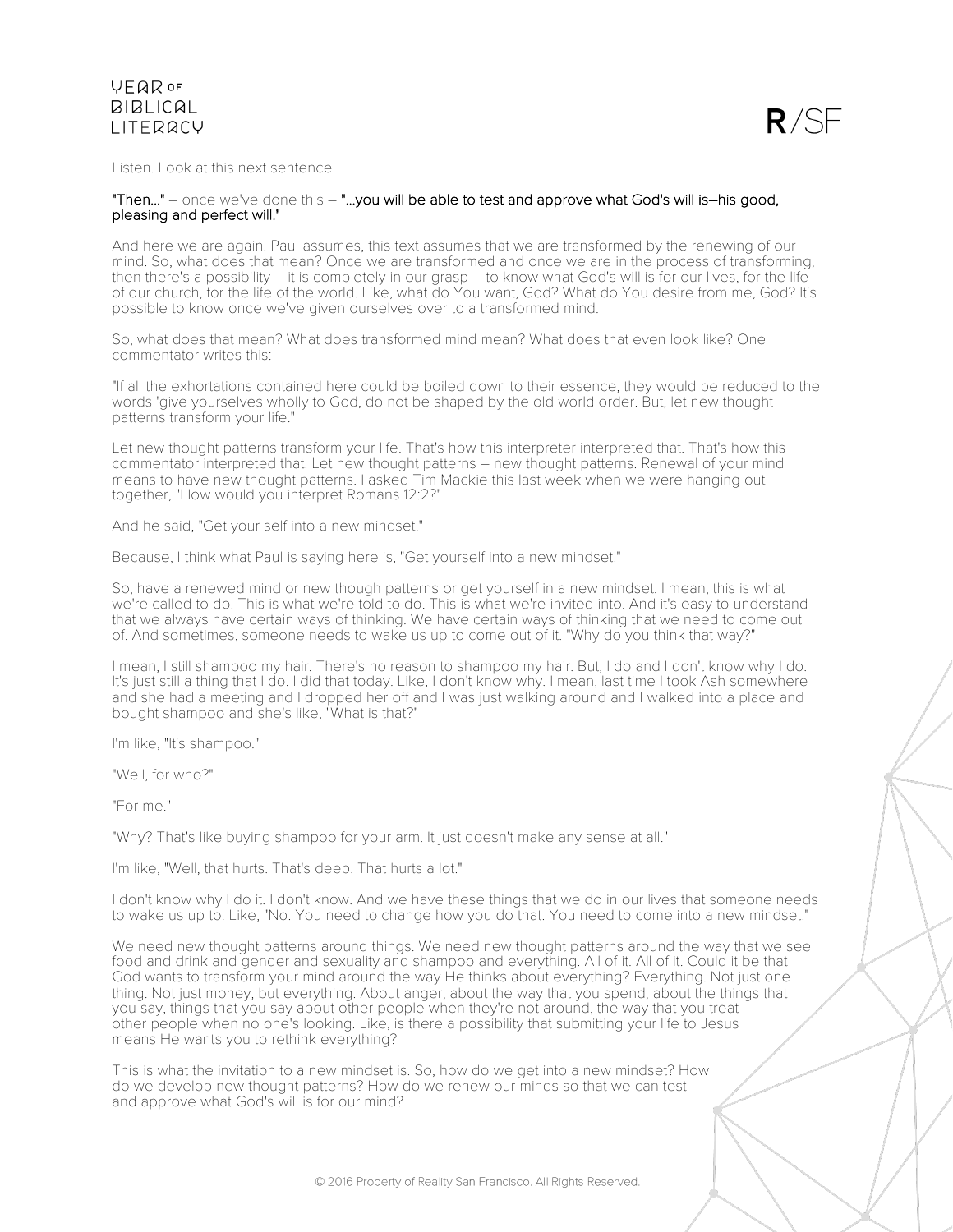$R/SF$ 

Well, "mind" here translates a word that is used to mean "a person's practical reason" or "moral consciousness." And now we're back to our title. "The Moral Vision of the New Testament." Paul and the text is inviting us to transform our moral consciousness; the way that we see morality and ethics as a community. The followers of Christ are to adjust their way of thinking about everything in accordance with the newness of their life in God. So, everything at this point – everything – is to be rethought. We rethink everything. This does not happen automatically, but it also doesn't happen overnight. I don't think we could hack our way into Christ's likeness. We can't go, "Oh, I know they did that for centuries, but we have a new way of doing it. We completely hacked being like Jesus and this is way easier than it was then."

It's still this long, lifelong process by which we give ourselves over to resemble more and more and more the way God wants us to think. It's still us submitting. And this is what we need. This is what I think this requires of us. This is what I think this requires of us as a community. I think this requires authority and community. Community and authority. This is what it requires of us. We must make decisive moves toward God and the Scriptures and the church community and that being the authority in our lives. I know that by saying this I've lost most of the room, because that's so scary. Like, "You're telling me that I'm going to submit my life to God," but then God's kind of like this open-ended like, "Okay, I know who He is, but how do I submit myself to God individually?"

Well, you have to submit yourself to the Scriptures and you submit yourself into the Jesus community of God. And you submit your life there and then you make that the authority; you make God your authority. You make God mediating His authority through the Scriptures and through the church community. And I know that is so scary because we love our autonomy. In some ways, it is our love for our autonomy, our freedom that has created a post-truth situation. A situation in which objective facts are less influential in shaping public opinion than appeals to emotion and personal belief. In some ways, when someone appeals to our emotion or the things that we already know to be true, we think, "They're the authority in our lives," but really you're just the authority in your life and you like what they said.

We love our freedom. And as Americans, I'd say we love our freedom probably too much and we have a wrong idea of what freedom is as Christians. As American Christians. All freedom means in the Scriptures –<br>and we love it. We sing, "Freedom reigns," or whatever. We sing the stuff. Like, "Freedom. That's so good. I love freedom."

All freedom means is that you've shifted allegiances. You are no longer slaves to sin, you are now slaves to Christ. You're free from sin, but your bondage is bondage to Jesus. But, Christ is the truth. Christ is a good Lord. And we shift our allegiance. I don't just say I'm free from everything. Freedom in Christ means I'm free from sin and I'm now a slave to Jesus and Jesus is a good Lord. He's a good Savior and He is a good leader and His Church, I trust it to lead me. He's the only one, Jesus is the only one who can rule your life without destroying your life. Everything else that seeks to control us will destroy us. All of us, if left to ourselves, we're tyrannical and we're all a little bit insane. Like, we are. We keep doing the same thing over and over and over and over again and thinking, "Well, this time it'll be different."

And what we need to do is be renewed by Christ. And we have to relinquish autonomy a bit. We have granted authorities that are less than adequate to control and shape us and it's eating us alive. Some of us, it's eating us alive. And we have to give ourselves over to the one who loves us and we need authority and community to get us through that. And so, let me come back to this phrase in verse 1.

We need authority and we need community. We need God's authority and we need God's community to hold us accountable, to draw boundaries around our lives, to wrestle through the implications of the truth together. We need all of this stuff. But lastly, I want to come back to verse 1, because all of this is in view of God's mercy. Look at verse 1.

### Romans 12:1: "Therefore, I urge you, brothers and sisters, in view of God's mercy..."

The text here says everything that we just said has to be, must be viewed through the mercy of God. And the mercy of God is basically the Gospel package for Paul. It's like everything the Gospel is. The mercy of God is everything that he's talked about in chapters 1-11. It's the mercy of God unpacked through the story of God as creator and redeemer. It's what God has done in Christ to redeem the world, the whole world. To redeem us and then also to create a multiethnic, redeemed people of God; those that have chosen to come under the Lordship and Christ's saving work are brought into this multiethnic, redeemed people of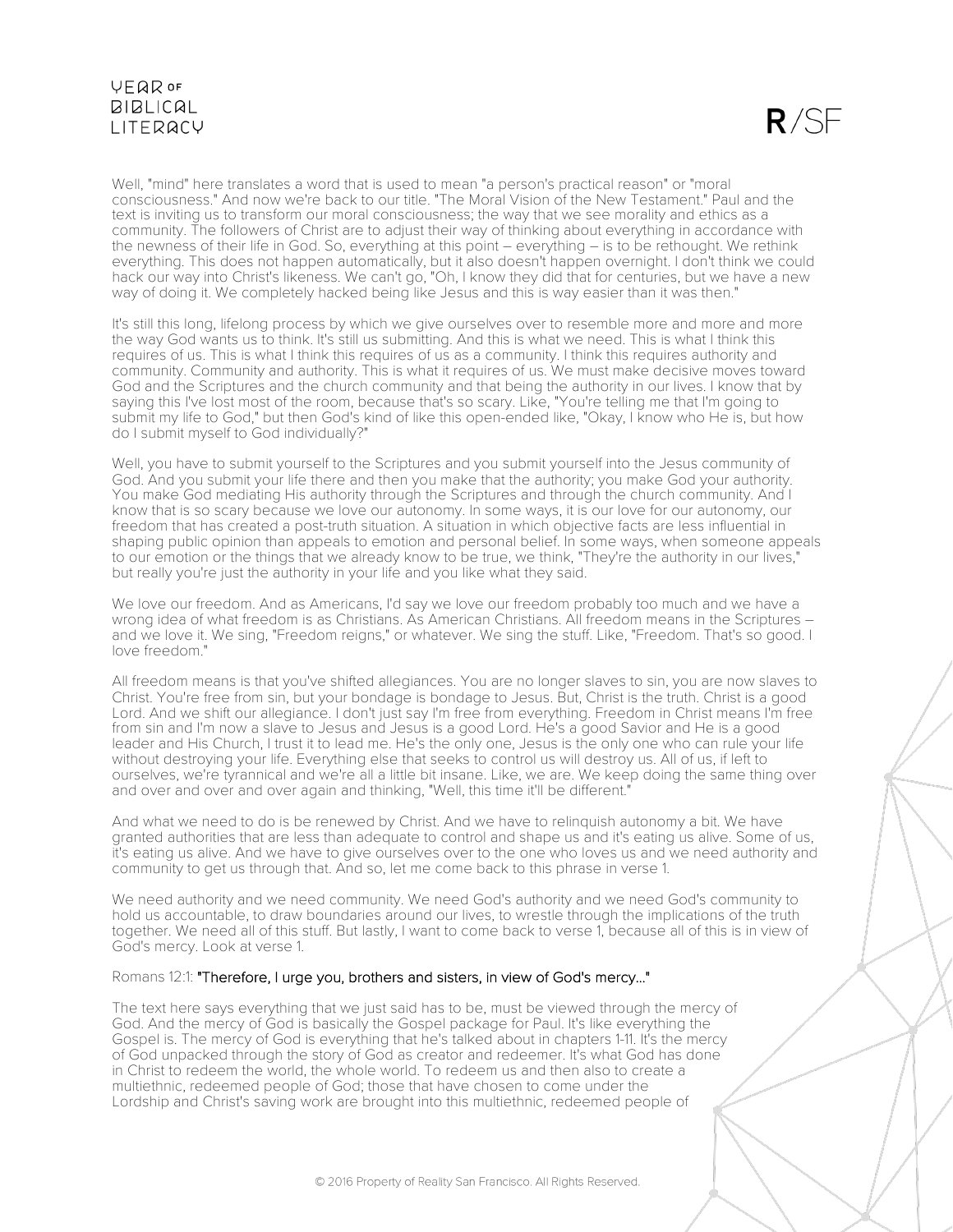$R/SF$ 

God.

The mercy of God has in view Christ's sacrifice, taking our place on the cross. It has in view Christ's forgiveness, cancelling our debt of sin. It has in view Christ's redemption, brining us into the family of God and making us into the new humanity. It has in view Christ's mercy, loving us while we were far off and enemies of God. In view of all of that – and this is what I love about it. This makes it to where these words don't crush us. Because, when I just say, "Guys, renew your minds. Submit yourself to authority."

We can walk away crushed. All of this, Paul says, "I see all of this through the filter, the lens of God's mercy."

View it all through the Gospel. View it all through what God's doing in our lives. View it all through the power of God to while we were far off and enemies of God, Christ came after us and gave His life for us. View it as God has been working in humanity to bring about His redemption since the beginning of time. View of it in terms of God is the creator and the sustainer of all of life. View it as God is the one who will bring about justice in the end and He will right all wrongs. View all of this in light of that. View this in light of the fact that God is patient with you, that God knows your life and He knows that if you feel completely wrecked because you feel like your body is useless because it has been so abused and you're not the one who abused it, someone else abused it, and you feel so used and so abused, this is viewed through the life of Christ sees you and He wants to redeem you and He says, "If you're in Christ, you're a new creation. The old things have gone. Behold, all things have become new."

In light of all that, in view of all of that, offer yourselves to God. "Offer your bodies" is active. That's us showing up. But, what's great about this passage is the transform part is passive. So, when Paul says, "Offer your bodies to God as a living sacrifice, holy and pleasing," offering our bodies is us actively saying, "Here's my body." But, "be transformed," that is passive. Meaning, we are not the actors in that command. We are the recipients of transformation. So, when Paul says, "Be transformed," he is saying, "God transforms us. God is the actor. We are the ones being acted upon.

So, I'm not asking you to muster up transformation tonight. I'm not saying, "Submit your lives to God and then I need you guys all to be transformed."

God does that work. That is what the tense of this word means in Greek. It's like God is the one that's transforming. God is the actor. He brings transformation and we are commanded to be ready to receive transformation. We are called to be in a position. A good example is like a catcher and a pitcher. Like, the catcher is ready to receive that pitch. We are to be ready for God to actively bring transformation in our lives. And the way that we position ourselves is by offering our bodies over to God. And this is the beauty of the good news of Jesus Christ. We do need to put work in. Indeed. We need to show up with our bodies. We need to show up every single day and commit our lives to Christ every single day. But, our work is rooted in God's grace and the real work of transformation is done not by us but by God in us.

So, we have this beautiful symbiotic relationship with our own transformation. We show up and God does the word. We show up and God does the work. And we give ourselves over to the practices of God. Like, the practices of being Christ-like. We give ourselves over to that. So, I challenge you this next week, as you are on break and you're going into Thanksgiving, that you would give yourself over to one practice maybe that you have lost touch of in this busy city – in this very tactical, carnal, opulent city – that you would give your self over to the practice of silence. Maybe you haven't done that in a long time. The practice of meditating on a Psalm. The practice of interceding and praying for someone. The practice of fasting. Whatever that thing is that you just have maybe lost touch of, maybe you haven't done any of those things, that this week that you would step into like, "I'm going to step into showing up with my body to God to start placing myself in a practice arena so that God can start transforming me. I'm going to give God time to transform me. I'm going to set that time apart."

I want to encourage you guys this next week to live into that sort of thing. But, as we close and as we move into a time of response, let us collectively, together, offer our bodies as one sacrifice. Because that's plural. "Bodies" is plural, but "sacrifice" is singular. Let's offer our bodies together tonight as one sacrifice to God as a church, one church, as we receive communion, as we pray for one another, as we kneel in confession or repentance or adoration or whatever it is that draws you forward. Let's respond together.

And some of us need to come forward and just, "God, I've shown up with this member of my body as an instrument of wickedness and I confess this to You and I confess this gap